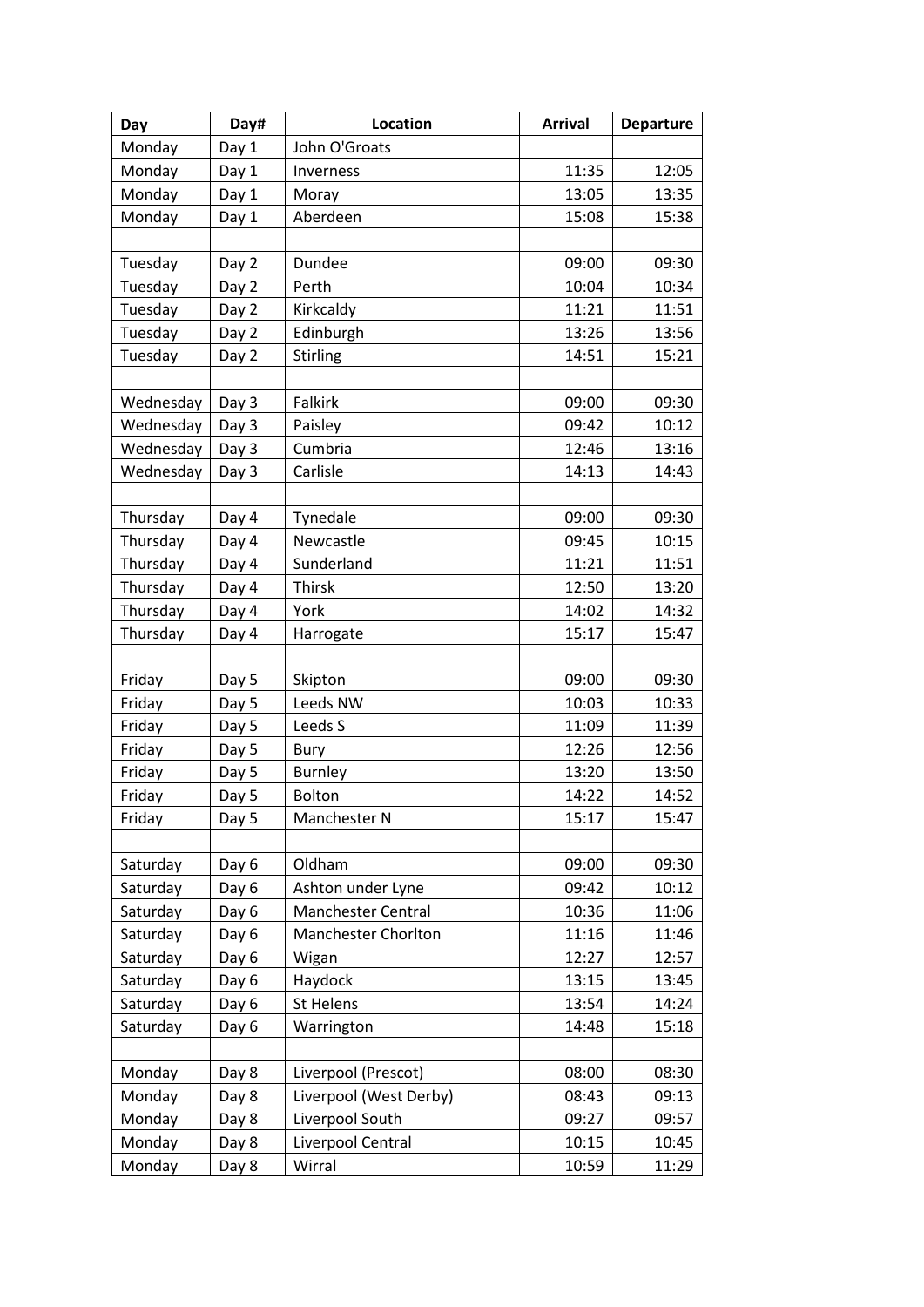| Monday    | Day 8  | Chester                       | 11:58 | 12:28 |
|-----------|--------|-------------------------------|-------|-------|
| Monday    | Day 8  | Wrexham                       | 13:24 | 13:54 |
| Monday    | Day 8  | Crewe & Nantwich              | 14:47 | 15:17 |
|           |        |                               |       |       |
| Tuesday   | Day 9  | Northwich                     | 09:00 | 09:30 |
| Tuesday   | Day 9  | Macclesfield                  | 10:10 | 10:40 |
| Tuesday   | Day 9  | Sheffield                     | 11:56 | 12:26 |
| Tuesday   | Day 9  | Doncaster                     | 13:03 | 13:33 |
| Tuesday   | Day 9  | Hull                          | 14:24 | 14:54 |
| Tuesday   | Day 9  | Grimsby                       | 15:41 | 16:11 |
|           |        |                               |       |       |
| Wednesday | Day 10 | Lincoln                       | 09:37 | 10:07 |
| Wednesday | Day 10 | <b>Newark</b>                 | 10:37 | 11:07 |
| Wednesday | Day 10 | <b>Belvoir Central Office</b> | 11:35 | 12:05 |
| Wednesday | Day 10 | Grantham                      | 12:07 | 12:37 |
| Wednesday | Day 10 | Sleaford                      | 13:02 | 13:32 |
| Wednesday | Day 10 | <b>Boston</b>                 | 14:05 | 14:35 |
|           |        |                               |       |       |
| Thursday  | Day 11 | Bingham                       | 09:00 | 09:30 |
| Thursday  | Day 11 | West Bridgford                | 09:52 | 10:22 |
| Thursday  | Day 11 | Nottingham Central            | 10:37 | 11:07 |
| Thursday  | Day 11 | Mansfield                     | 11:47 | 12:17 |
| Thursday  | Day 11 | Nottingham West               | 12:48 | 13:18 |
| Thursday  | Day 11 | Derby West                    | 13:37 | 14:07 |
| Thursday  | Day 11 | Long Eaton & Beeston          | 15:10 | 15:40 |
| Thursday  | Day 11 | Derby East                    | 15:56 | 16:26 |
|           |        |                               |       |       |
| Friday    | Day 12 | <b>Burton upon Trent</b>      | 09:00 | 09:30 |
| Friday    | Day 12 | Stoke on Trent                | 10:21 | 10:51 |
| Friday    | Day 12 | Newcastle under Lyne          | 10:59 | 11:29 |
| Friday    | Day 12 | Stone                         | 11:48 | 12:18 |
| Friday    | Day 12 | Stafford                      | 12:31 | 13:01 |
| Friday    | Day 12 | Cannock                       | 13:23 | 13:53 |
| Friday    | Day 12 | Telford                       | 14:22 | 14:52 |
| Friday    | Day 12 | Shrewsbury                    | 15:16 | 15:46 |
|           |        |                               |       |       |
| Saturday  | Day 13 | Wolverhampton                 | 09:00 | 09:30 |
| Saturday  | Day 13 | Dudley/Wednesbury             | 09:52 | 10:22 |
| Saturday  | Day 13 | <b>Sutton Coldfield</b>       | 10:48 | 11:18 |
| Saturday  | Day 13 | Erdington                     | 11:38 | 12:08 |
| Saturday  | Day 13 | <b>Birmingham Central</b>     | 12:21 | 12:51 |
| Saturday  | Day 13 | Tamworth                      | 13:21 | 13:51 |
| Saturday  | Day 13 | <b>Coventry Central</b>       | 14:30 | 15:00 |
| Saturday  | Day 13 | <b>Stratford Upon Avon</b>    | 15:30 | 16:00 |
|           |        |                               |       |       |
| Monday    | Day 15 | Leamington Spa                | 09:00 | 09:30 |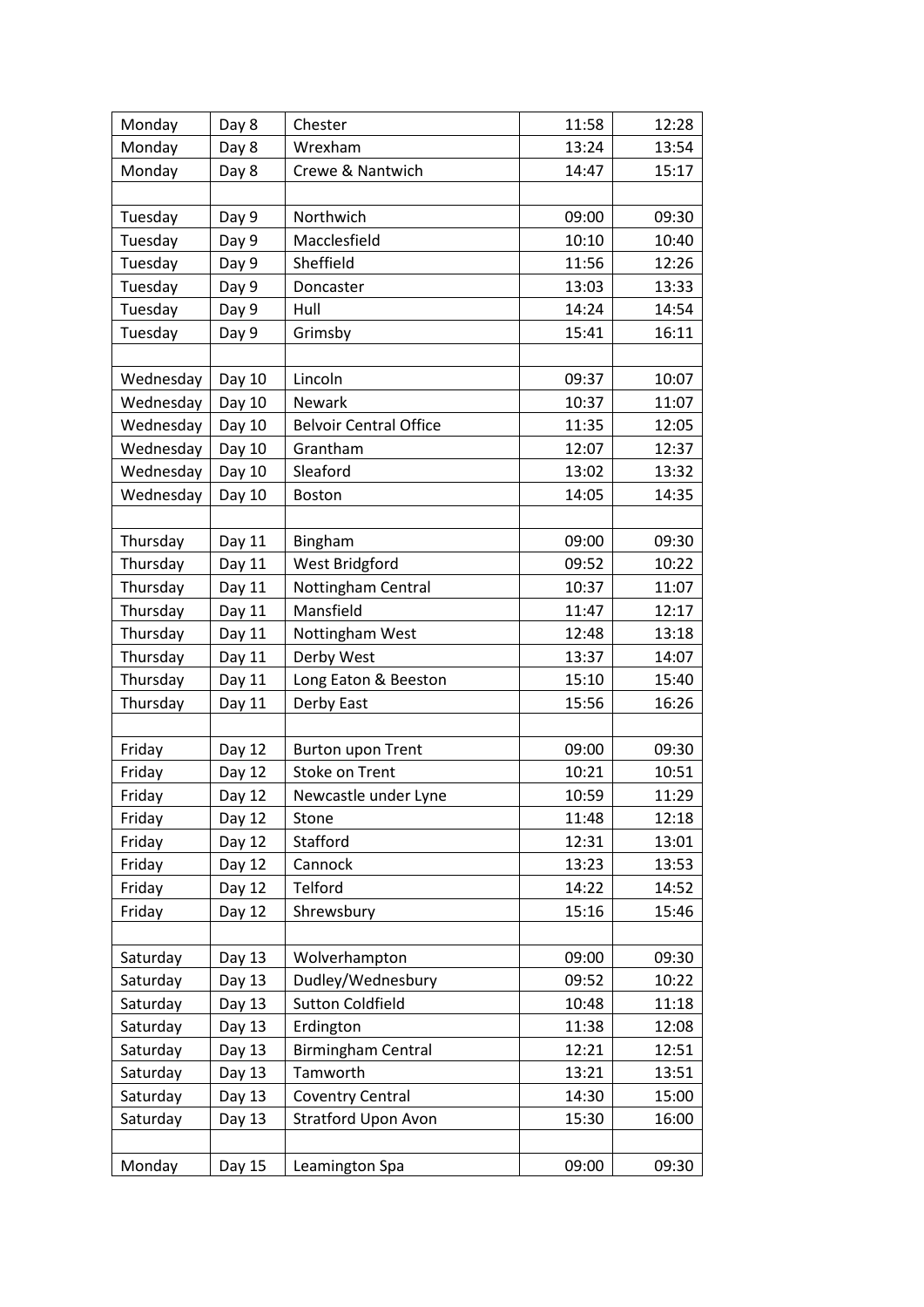| Monday    | Day 15        | Rugby                        | 09:57 | 10:27 |
|-----------|---------------|------------------------------|-------|-------|
| Monday    | Day 15        | Hinkley                      | 10:52 | 11:22 |
| Monday    | Day 15        | Leicester NE                 | 11:56 | 12:26 |
| Monday    | Day 15        | Leicester Central            | 12:37 | 13:07 |
| Monday    | Day 15        | Market Harborough            | 13:34 | 14:04 |
| Monday    | Day 15        | Loughborough                 | 14:54 | 15:24 |
| Monday    | Day 15        | <b>Melton Mowbray</b>        | 15:54 | 16:24 |
| Monday    | Day 15        | Stamford & Bourne            | 16:57 | 17:27 |
|           |               |                              |       |       |
| Tuesday   | Day 16        | Corby                        | 09:00 | 09:30 |
| Tuesday   | Day 16        | Peterborough                 | 10:06 | 10:36 |
| Tuesday   | Day 16        | Spalding                     | 11:03 | 11:33 |
| Tuesday   | Day 16        | Kings Lynn                   | 12:23 | 12:53 |
| Tuesday   | Day 16        | Norfolk                      | 15:07 | 15:37 |
| Tuesday   | Day 16        | <b>Bury St Edmonds</b>       | 16:22 | 16:52 |
|           |               |                              |       |       |
| Wednesday | Day 17        | Cambridge                    | 09:00 | 09:30 |
| Wednesday | Day 17        | Huntingdon                   | 10:00 | 10:30 |
| Wednesday | Day 17        | <b>Bedford</b>               | 11:04 | 11:34 |
| Wednesday | Day 17        | Biggleswade                  | 12:04 | 12:34 |
| Wednesday | Day 17        | Kettering                    | 13:28 | 13:58 |
| Wednesday | Day 17        | Wellingborough               | 14:17 | 14:47 |
| Wednesday | Day 17        | Northampton                  | 15:06 | 15:36 |
|           |               |                              |       |       |
| Thursday  | Day 18        | <b>Milton Keynes</b>         | 09:00 | 09:30 |
| Thursday  | Day 18        | Dunstable & Leighton Buzzard | 10:05 | 10:35 |
| Thursday  | Day 18        | Luton                        | 10:50 | 11:20 |
| Thursday  | Day 18        | Hitchin                      | 11:42 | 12:12 |
| Thursday  | Day 18        | <b>St Albans</b>             | 12:44 | 13:14 |
| Thursday  | Day 18        | Welwyn Garden City           | 13:31 | 14:01 |
| Thursday  | Day 18        | Harlow                       | 14:36 | 15:06 |
|           |               |                              |       |       |
| Friday    | Day 19        | <b>Bishops Stortford</b>     | 09:00 | 09:30 |
| Friday    | Day 19        | Ipswich                      | 10:44 | 11:14 |
| Friday    | Day 19        | Colchester                   | 11:49 | 12:19 |
| Friday    | Day 19        | Chelmsford                   | 12:56 | 13:26 |
| Friday    | Day 19        | Basildon                     | 13:51 | 14:21 |
| Friday    | Day 19        | Rochester                    | 15:06 | 15:36 |
| Friday    | Day 19        | Swale                        | 16:11 | 16:41 |
|           |               |                              |       |       |
| Saturday  | Day 20        | Thanet                       | 09:00 | 09:30 |
| Saturday  | Day 20        | <b>Tunbridge Wells</b>       | 11:09 | 11:39 |
| Saturday  | Day 20        | Sidcup                       | 12:16 | 12:46 |
| Saturday  | Day 20        | Stratford                    | 14:16 | 14:46 |
| Saturday  | <b>Day 20</b> | Enfield                      | 15:18 | 15:48 |
|           |               |                              |       |       |